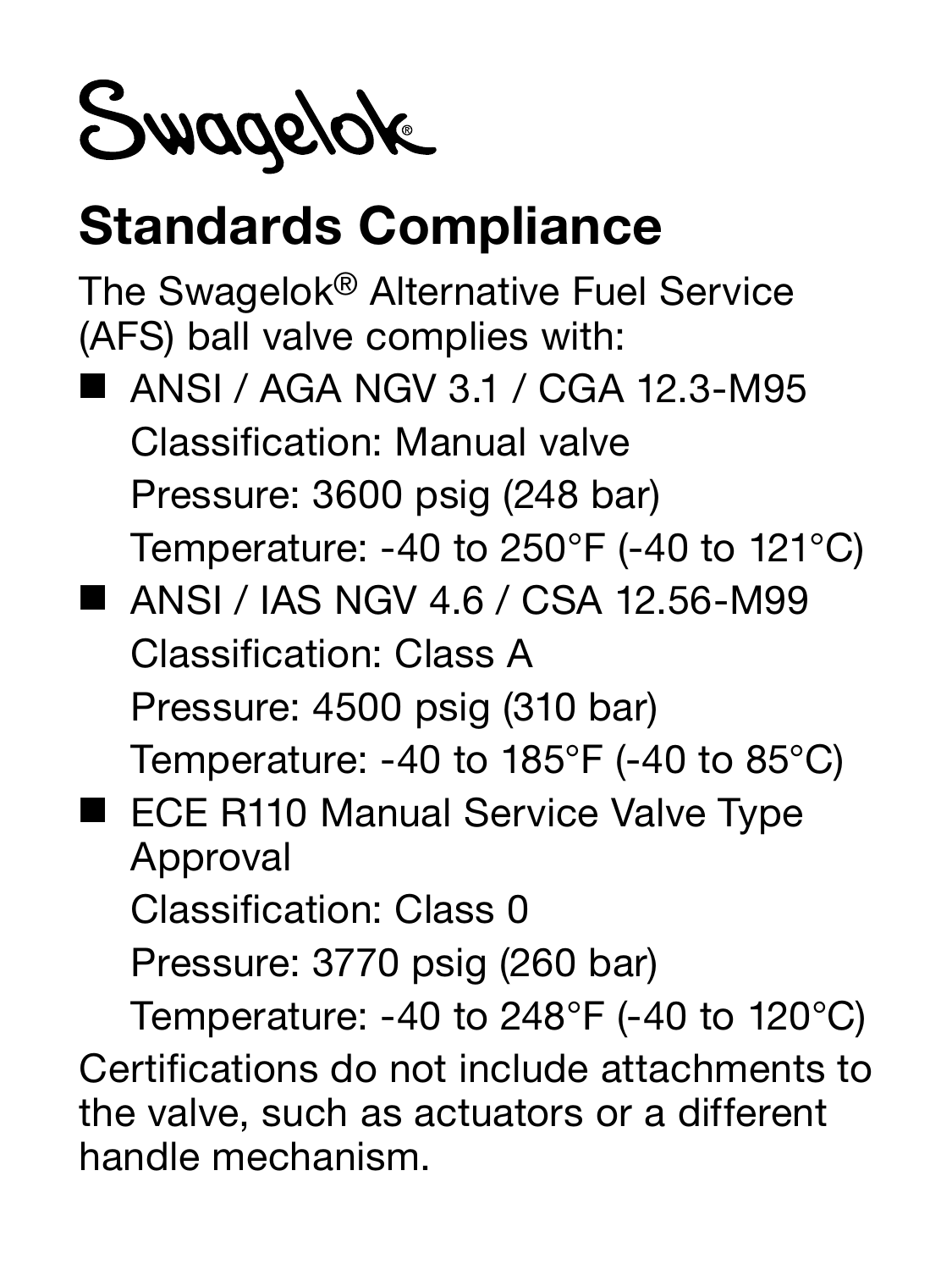## Swagelok AFS Ball Valve Panel Mount Instructions

- 1. Prepare a 1.50 in. (38.1 mm) diameter hole in panel.
- 2. Loosen set screw in the handle using a 5/32 in. hex wrench.
- 3. Lift up on handle to remove it from valve.
- 4. Remove panel nut from valve.
- 5. Insert valve through panel hole so valve is flush against the back of **panel**.
- 6. Thread panel nut onto valve. Tighten panel nut using a 1 3/4 in. hex wrench.
- 7. Place **handle** on valve stem aligning stem flat and set screw hole.
- 8. Thread set screw into handle and tighten to 80 to 110 in.∙lb.

( 9.0 to 12.4 N∙m) (92 to 126 cm∙kg)

9. Test the valve for proper operation.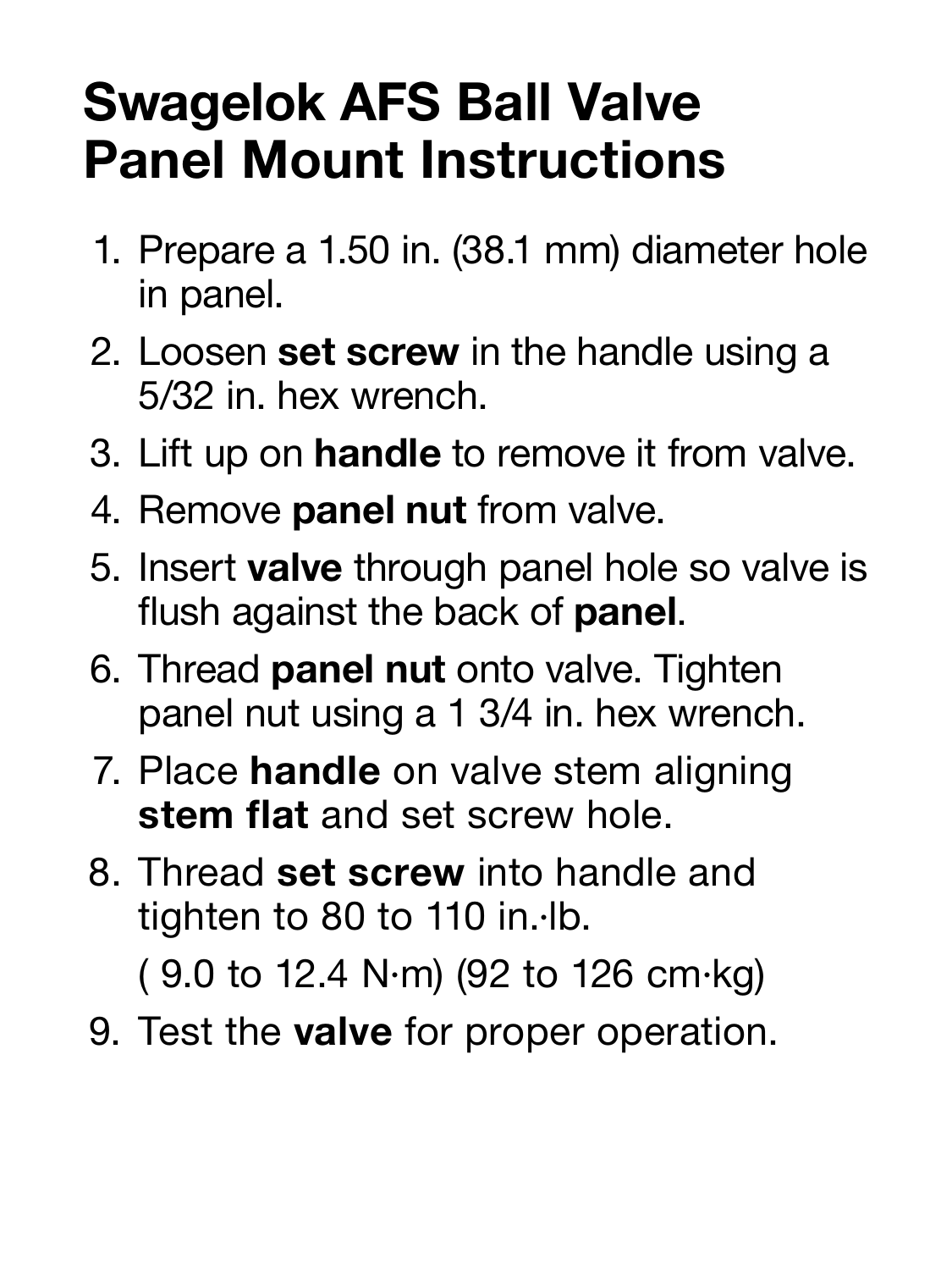